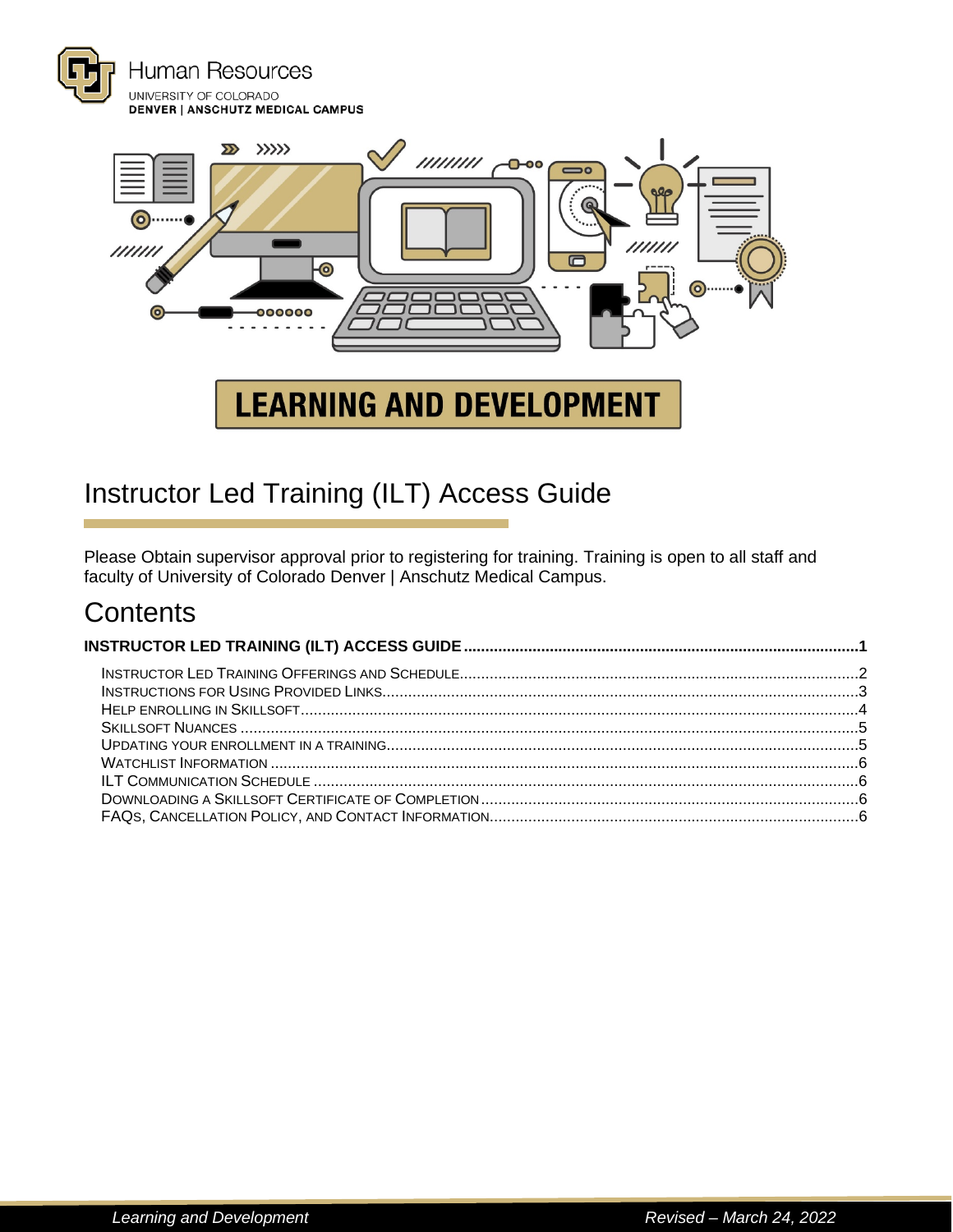

# <span id="page-1-0"></span>**Instructor Led Training Offerings and Schedule**

Our training schedule runs from January to December.



We launch our schedule the November prior to the start of the year.

We will email all CU Denver | Anschutz staff and faculty that the next year trainings are open for registration. Throughout the year, we will email the same list if we add trainings based on demand, launch a new course, have open space in upcoming trainings, or other exciting news/updates.

In addition to our launch email, you can see when and what trainings we provide the following ways:

### **[View the master calendar on our L&D main page](https://www1.ucdenver.edu/offices/human-resources/learning-development) by viewing each month.**

#### **CALENDAR & EVENTS**

| <b>Extended DISC   3.5 Contact</b><br><b>Hours   Virtual</b>                                                                                                                                                             |               |      | Today $\leftrightarrow$ $\Box$ March, 2022 |                        |                                                  |               |                 |
|--------------------------------------------------------------------------------------------------------------------------------------------------------------------------------------------------------------------------|---------------|------|--------------------------------------------|------------------------|--------------------------------------------------|---------------|-----------------|
| Mar 31, 2022   08:30 AM - 12:00 PM                                                                                                                                                                                       |               |      | Day                                        | Work Week<br>Week      | Month                                            | Agenda        | <b>Timeline</b> |
| Cost/fee: \$0                                                                                                                                                                                                            | <b>Sunday</b> | Mond | Tuesday                                    | Wedn                   | Thurs                                            | <b>Friday</b> | Satur           |
| DISC participants learn four primary<br>behavior types, become aware of<br>differing communication styles, and<br>how to influence better<br>communication outcomes by<br>accommodating the style of a co-<br>worker(s). | 27            | 28   | 01<br>Fundame.                             | 02<br>Establishi.      | 03                                               | 04            | 05              |
| Add event to:<br>Outlook<br><b>ICal</b><br>Google Calendar<br>Register for this course                                                                                                                                   | 06            | 07   | 08<br><b>O</b> Project                     | 09                     | 10<br>උ Crucial <sup>(</sup><br><b>O</b> Project | 11            | 12              |
| Leaders at Change   7 Contact<br><b>Hours   Virtual</b>                                                                                                                                                                  | 13            | 14   | 15<br><b>O</b> Crucial<br>Introducti       | 16<br><b>6</b> Critica | 17<br><b>心Crucial</b> 0                          | 18            | 19              |
| (Recurring Event - Every week on Tuesday)<br>Apr 5, 2022   08:30 AM - 12:00 PM<br>Cost/fee: \$0<br>This interactive training course is<br>about how to lead the individuals on                                           | 20            | 21   | 22<br>$C$ Crucial                          | 23<br>ර Critica        | 24                                               | 25            | 26              |
| your team through change. In this<br>workshop, you will learn key ideas<br>that help you prepare for changes<br>and diagnose when things go wrong.<br>Add event to:<br>Outlook<br><b>ICal</b><br><b>Google Calendar</b>  | 27            | 28   | 29                                         | 30                     | 31<br><b>Extended</b>                            | 01            | 0 <sup>2</sup>  |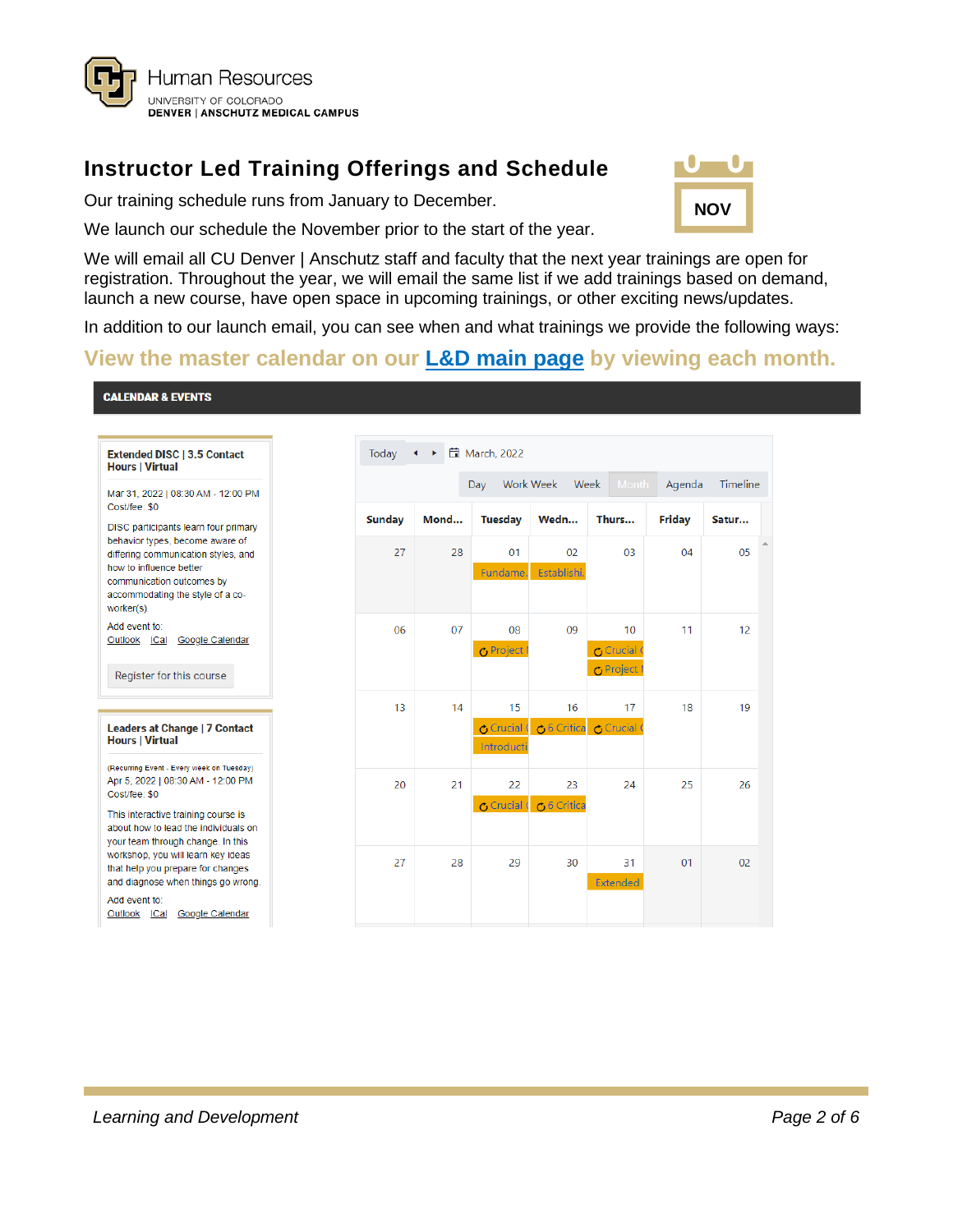

**Reference our Annual Training Schedule on our [ILT webpage](https://www1.ucdenver.edu/offices/human-resources/learning-development/instructor-led-training) under Resources. View the Course Catalog for course descriptions. Both [resources have links to enroll in sess](https://www1.ucdenver.edu/offices/human-resources/learning-development/instructor-led-training)ions.**

#### **RESOURCES**



### **View our course descriptions and registrations on our [ILT webpage](https://www1.ucdenver.edu/offices/human-resources/learning-development/instructor-led-training) and view dates for [individual courses with the provided hyperlinks.](https://www1.ucdenver.edu/offices/human-resources/learning-development/instructor-led-training)**

**COURSE DESCRIPTIONS AND REGISTRATION** 

| <b>4 Disciplines of Execution</b>                                                                                                                                                                                                                 | <b>Facilitation Skills</b>                                                      |  |
|---------------------------------------------------------------------------------------------------------------------------------------------------------------------------------------------------------------------------------------------------|---------------------------------------------------------------------------------|--|
| 4 Disciplines of Execution<br>(4 contact hours)<br>COURSE DESCRIPTION / CONTENT                                                                                                                                                                   | <b>Fundamentals of Continuous Improvement</b><br><b>Methodology and Culture</b> |  |
| This interactive course guides you in removing the distractions of the day-to-day<br>tasks in your day job and being able to focus on 'Wildly Important Goals' and<br>execute these excellently. This course helps managers move from strategy to | Introduction to Continuous Improvement Tools for<br><b>Application</b>          |  |
| execution<br>The objective of the 4DX process is to teach leaders how to help their teams<br>execute on their highest priorities in the midst of the whiskuind of the day to day.                                                                 | <b>Lead with Your Strengths</b>                                                 |  |

# <span id="page-2-0"></span>**Instructions for Using Provided Links**

When you click a link to one of our courses, you will be directed to a Skillsoft log in screen. To access our CU Denver | Anschutz Medical Campus courses, select Denver IDP.



University of Colorado Boulder | Colorado Springs | Denver | Anschutz Medical Campus

You are logging into: SkillSoft Select your campus for authentication:

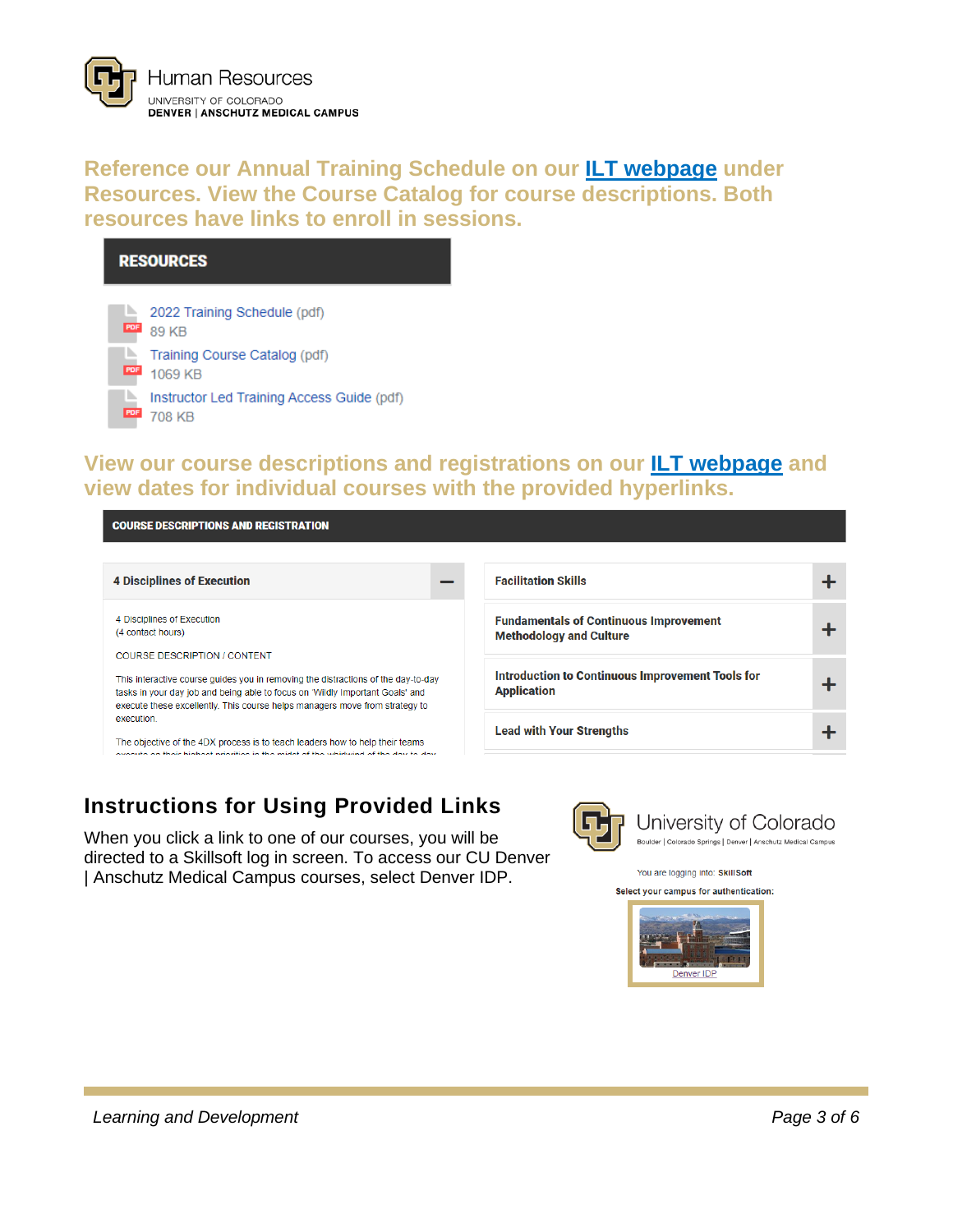

# <span id="page-3-0"></span>**Help enrolling in Skillsoft**

#### **Step 1:**

Click "Details" next to each session to see capacity and how many current enrollments there are.

|                               | <b>UCD   AMC: Crucial Conversations</b> | н<br><b>SAVE</b>                                                     |                   |                                 |                       |                |                |
|-------------------------------|-----------------------------------------|----------------------------------------------------------------------|-------------------|---------------------------------|-----------------------|----------------|----------------|
|                               |                                         | <b>Enrollment Status: Withdrawn</b><br>Duration: 15 Hours, 0 minutes |                   | Status: $\langle \cdot \rangle$ |                       |                |                |
| About                         | <b>Sessions</b>                         | <b>Related Items</b>                                                 |                   |                                 |                       |                | <b>'</b> 。曾    |
| <b>Available Sessions - 2</b> |                                         |                                                                      |                   |                                 |                       |                |                |
| Start $\triangle$             |                                         | <b>End</b>                                                           | <b>City/State</b> | Instructor                      | <b>Session Status</b> | <b>Actions</b> |                |
| <b>MDT</b>                    |                                         | Jun 11, 2020 9:00 AM Jun 18, 2020 4:30<br>PM MDT                     | Aurora, Colorado  | N/A                             | New                   |                | <b>Details</b> |
| Oct 15, 2020 9:00<br>AM MDT   |                                         | Oct 22, 2020 4:30<br>PM MDT                                          | Denver,CO         | N/A                             | New                   | Waitlist       | <b>Details</b> |

#### **Step 2:**

Under the Actions column you should have the option to "Enroll" or "Waitlist" for the session you want to attend.

|                               | <b>UCD</b>   AMC: Crucial Conversations                                                |                 |                   |                       |                |                |  |  |  |  |
|-------------------------------|----------------------------------------------------------------------------------------|-----------------|-------------------|-----------------------|----------------|----------------|--|--|--|--|
|                               | Status: ( )<br><b>Enrollment Status: Not Enrolled</b><br>Duration: 15 Hours, 0 minutes |                 |                   |                       |                |                |  |  |  |  |
| <b>Sessions</b><br>About      | <b>Related Items</b>                                                                   |                 |                   |                       |                | n ⊟            |  |  |  |  |
| <b>Available Sessions - 3</b> |                                                                                        |                 |                   |                       |                |                |  |  |  |  |
| Start $\triangle$             | End                                                                                    | City/State      | <b>Instructor</b> | <b>Session Status</b> | <b>Actions</b> |                |  |  |  |  |
| Feb 13, 2020 9:00<br>AM MST   | Feb 20, 2020 4:30<br><b>PM MST</b>                                                     | Aurora.Colorado | Shimamoto, Brian  | Confirmed             | Waitlist       | <b>Details</b> |  |  |  |  |
| Jun 11, 2020 9:00<br>AM MDT   | Jun 18, 2020 4:30<br><b>PM MDT</b>                                                     | Aurora Colorado | N/A               | New                   | Waitlist       | <b>Details</b> |  |  |  |  |
| Oct 15, 2020 9:00<br>AM MDT   | Oct 22, 2020 4:30<br><b>PM MDT</b>                                                     | Denver.CO       | N/A               | New                   | <b>Enroll</b>  | <b>Details</b> |  |  |  |  |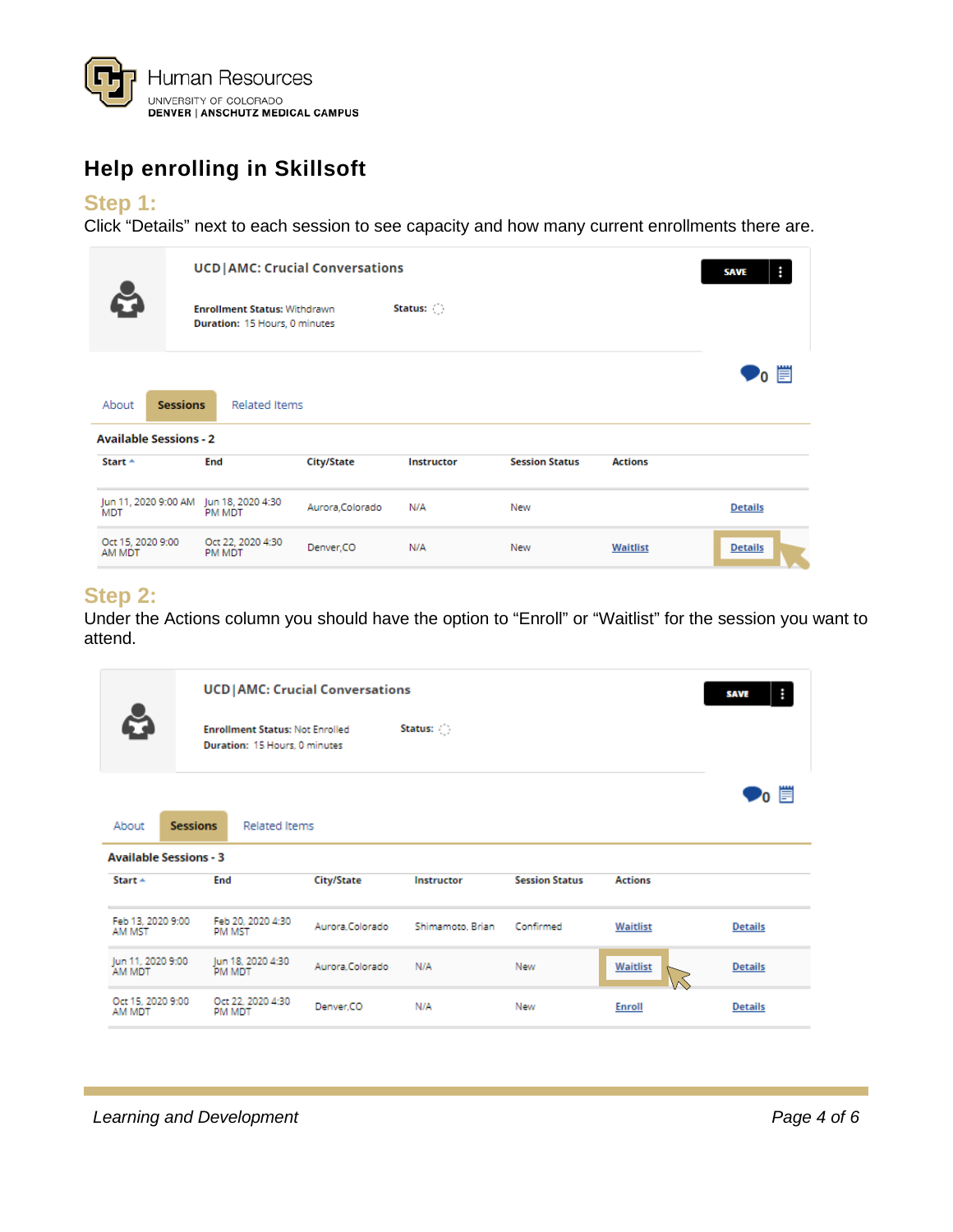

## **Step 3:**

Add to your Learning Plan for easy enrollment management later.

| Feb 13, 2020 9:00<br>AM MST | Feb 20, 2020 4:30<br>PM MST        | Aurora.Colorado | Shimamoto, Brian                                                                                 | Confirmed |          | <b>Details</b> |
|-----------------------------|------------------------------------|-----------------|--------------------------------------------------------------------------------------------------|-----------|----------|----------------|
| Jun 11, 2020 9:00<br>AM MDT | Jun 18, 2020 4:30<br><b>PM MDT</b> | Aurora.Colorado | N/A                                                                                              | New       |          | <b>Details</b> |
| Oct 15, 2020 9:00<br>AM MDT | Oct 22, 2020 4:30<br>PM MDT        | Denver.CO       | N/A                                                                                              | New       | Withdraw | <b>Details</b> |
|                             |                                    |                 | You are now enrolled in the above session. Would you like to add this to your Learning F in? Yes | No.       |          |                |
|                             |                                    |                 |                                                                                                  |           |          |                |

### <span id="page-4-0"></span>**Skillsoft Nuances**

- **Please note:** If the **session status is "Confirmed"**, that **does not mean you are confirmed** in the course. That just means the session is confirmed in the system.
- If **you see "Withdraw"** under the action, that means you are already enrolled or on the waitlist. Please check your email from Skillsoft to determine your status.
- If the **"Enroll" or "Waitlist" or "Withdraw" option isn't available**, it could mean the date has passed for self-enrollment. Self-enrollment typically closes the day of the session for trainings. If the training has a cost or a required pre-work assessment, sessions can close 10 days to 4 weeks prior.
- After the self-enrollment date closes, you can no longer see if you are enrolled in a session. If you are enrolled, you should have received an email from our office.

# <span id="page-4-1"></span>**Updating your enrollment in a training**